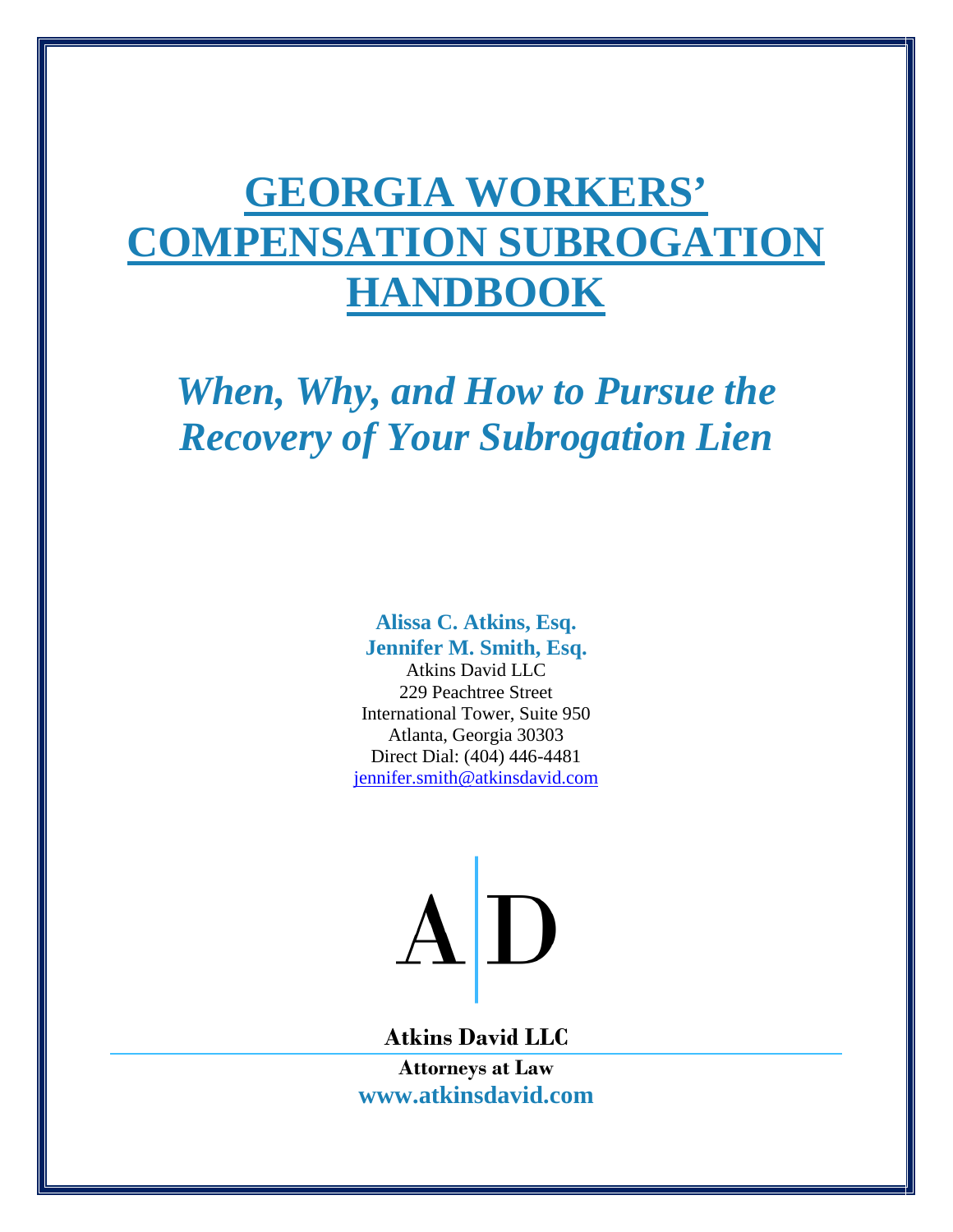# **Index**

| Part One: Do I have a subrogation lien?                                                                                                                    | pg.        | 3              |
|------------------------------------------------------------------------------------------------------------------------------------------------------------|------------|----------------|
| a. Frequently asked questions and case law examples                                                                                                        |            |                |
| Part Two: Is the lien worth pursuing?                                                                                                                      | pg.        | 7              |
| The burden of proving made whole<br>a.<br>b. When the lien might be worth pursuing<br>c. When the lien might not be worth pursuing                         |            |                |
| <b>Part Three: How to protect the lien</b>                                                                                                                 | pg.        | 11             |
| a. A notice of lien letter or a motion to intervene<br>b. Difference between Year 1 and Year 2<br>c. Protecting the lien before a lawsuit is filed         |            |                |
| <b>Part Four: Litigation</b>                                                                                                                               | pg.        | 13             |
| a. The discovery process<br>b. Trial tactics<br>c. Overcoming hurdles on appeal                                                                            |            |                |
| <b>Part Five: Settlement strategies</b>                                                                                                                    | pg.        | <b>16</b>      |
| a. At what point?<br>b. Use of ladder agreements<br>c. Negotiation at mediation<br>d. Using the lien as leverage to settle the workers' compensation claim |            |                |
| Appendix:                                                                                                                                                  |            |                |
| 1. O.C.G.A. $\S$ 34-9-11.1<br>2. Sample lien letter                                                                                                        | pg.<br>pg. | $A-1$<br>$A-2$ |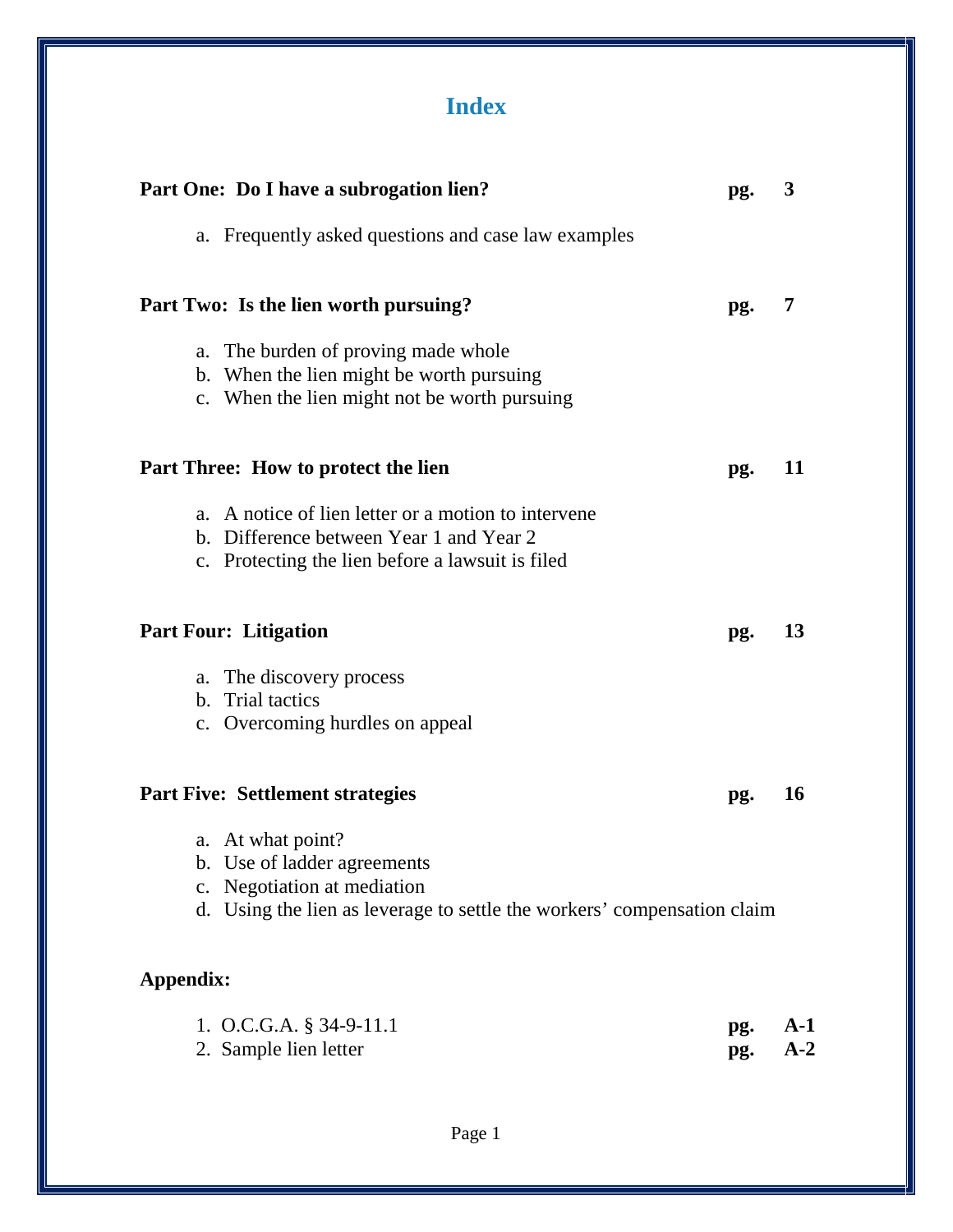# **WORKERS' COMPENSATION SUBROGATION IN GEORGIA**

# *When, Why, and How to Pursue the Recovery of Your Subrogation Lien*

Subrogation under workers' compensation law gives the employer/insurer the right to recover money spent in a workers' compensation claim that the claimant gets from a third party claim arising from the same accident.

Georgia's laws on subrogation have varied drastically over the years. There has been an ongoing dispute as to whether there should even be a right to subrogation. When the Georgia Workers' Compensation Act was enacted in 1920 it did not include a subrogation statute, but in 1922 the legislature amended the Act and included the right of subrogation. Fifty years later, in 1972, the state legislature abolished workers' compensation subrogation in its entirety. The subrogation statute was revived in 1992 with a watered-down version. Georgia's employer/insurer subrogation rights are derived from the 1992 statute. Unlike many surrounding states, Georgia's subrogation statute does not provide the employer/insurer with a first right to recovery, but this does not mean subrogation is not worth pursuing in Georgia.

The statutory requirements to pursue and recover in workers' compensation subrogation claims are:

- 1. Benefits, whether indemnity, medical, death, or settlement, have been paid under workers' compensation;
- 2. The injury or death for which workers' compensation benefits were paid was caused by someone other than the employer or co-employee; and,
- 3. The employer/insurer's recovery is limited to the amount of benefits actually paid, if they prove the employee has been made whole, taking into consideration the benefits received under workers' compensation and the amount of the recovery in the third party claim for all economic and non-economic damages paid.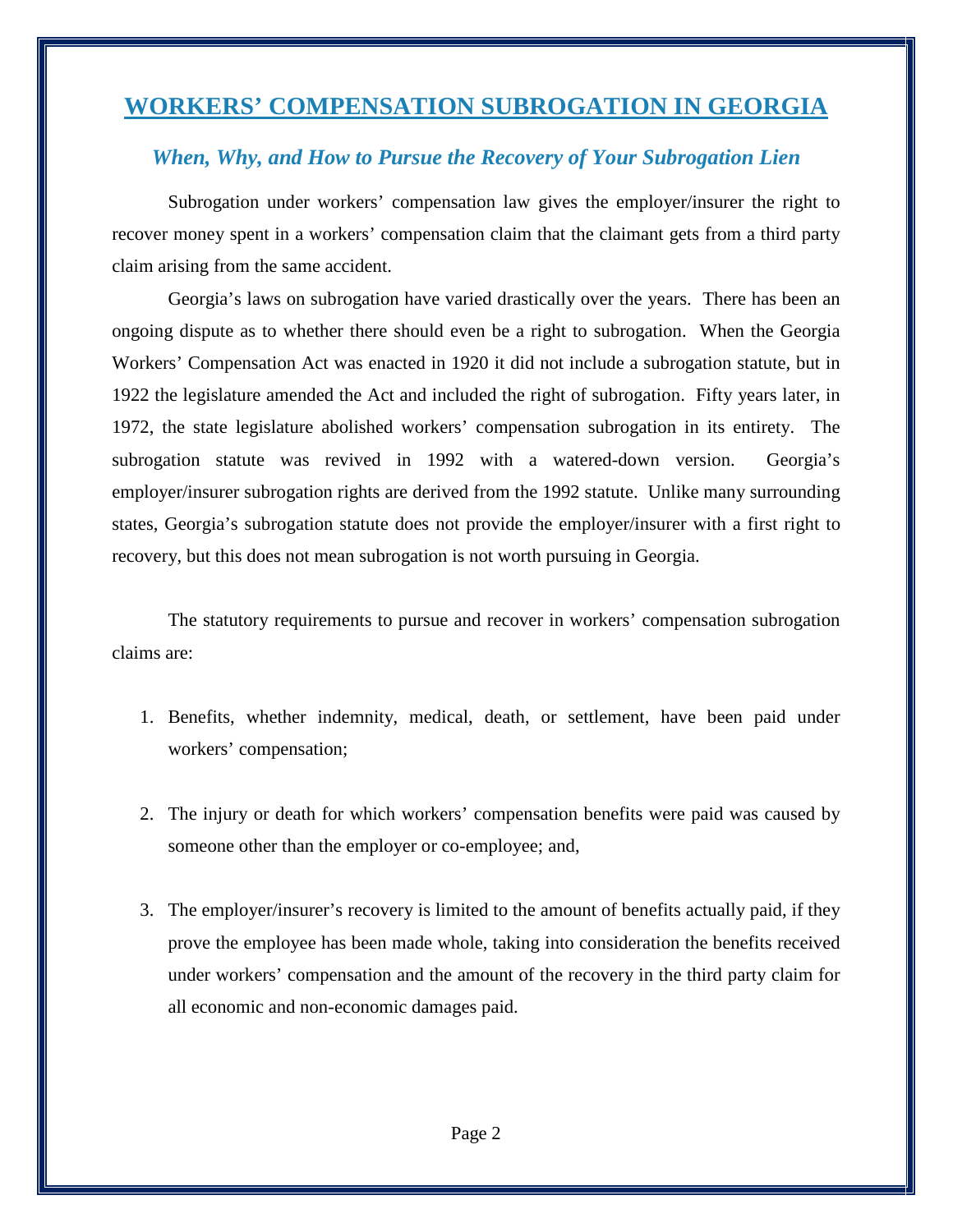# **Part One: Do I Have a Subrogation Lien?**

Workers' compensation subrogation is state-specific just like general workers' compensation laws. The Georgia statute is codified at O.C.G.A. § 34-9-11.1, and is attached as Appendix 1. For Georgia, there are three preliminary questions to ask yourself to make an initial determination whether your workers' compensation claim has a viable subrogation lien:

**1. Have you actually paid the claimant workers' compensation benefits in Georgia?**

In Georgia, the subrogation lien is equal to the total amount of workers' compensation benefits actually paid in the claim. These may be income benefits, medical benefits, death benefits, or a workers' compensation settlement. Future benefits are not included. There is no way to file a lien against benefits that have not been paid, even if it is certain the benefits will become due in the future.

**2. Did an action of someone other than the claimant, a co-employee, the employer, or a statutory employer cause the workers' compensation accident?**

Payment of workers' compensation benefits alone is not enough to create a cause of action. The lien arises when someone other than the claimant, a co-employee, the employer, or a statutory employer acted negligently, and the negligence caused the worker's compensation accident. Common examples of workers' compensation accidents involving a third party include:

- A work-related car accident where the other driver is insured;
- A work-related accident caused by machinery or equipment malfunction; or,
- A work-related accident caused by the premises liability of someone other than the employer or statutory employer.

## **3. Has it been less than two years since the date of accident?**

The statute of limitations requires that most claims be filed within two years.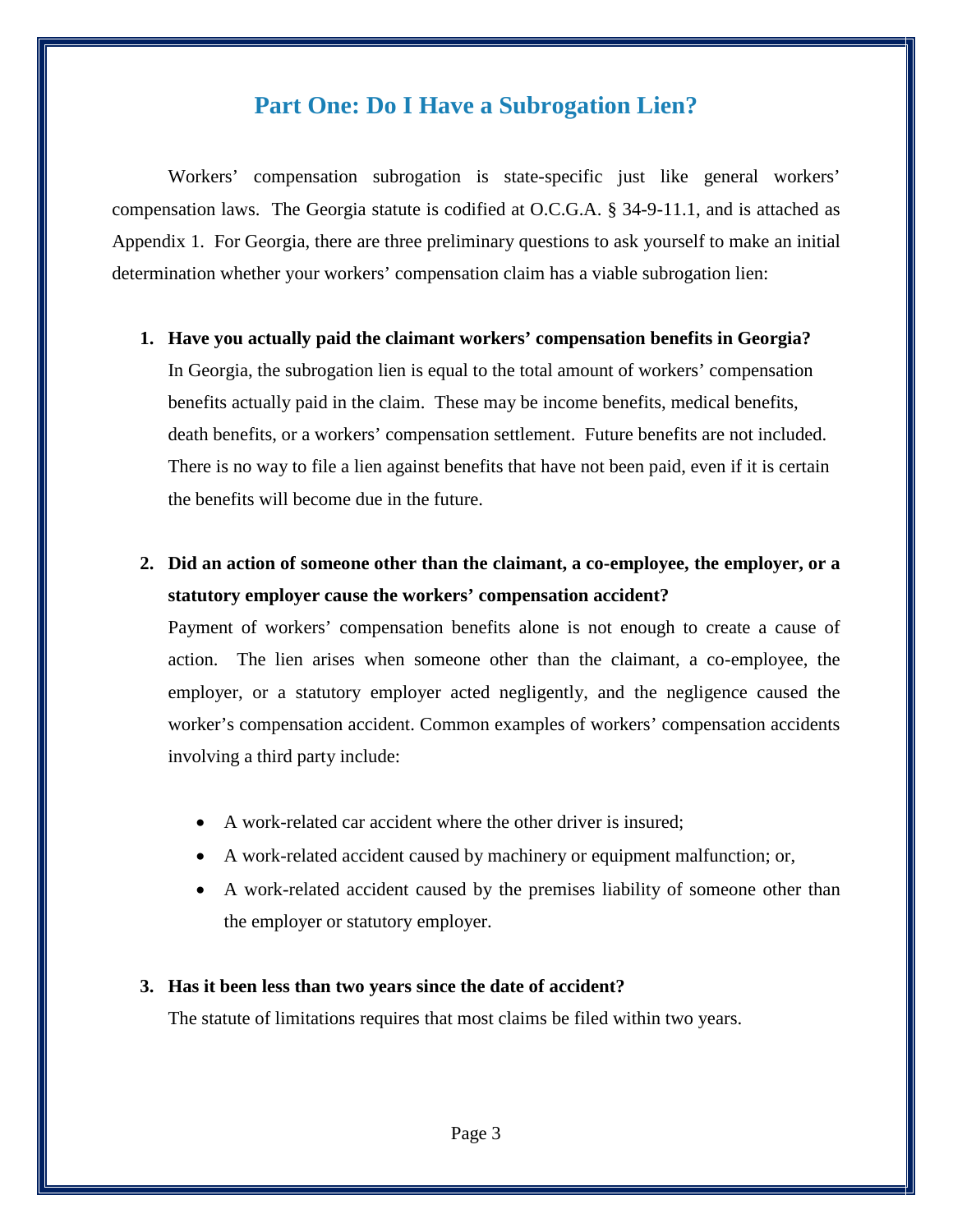## **Frequently Asked Questions:**

#### **1. Is there a subrogation lien against future workers' compensation benefits owed?**

No. In Georgia, the employer/insurer do not have a legal right to recover benefits not already paid no matter how certain they are that the benefits will become due in the future. If no benefits have been paid in the claim, then there can be no subrogation lien. The size of the lien is only equal to the amount of income and/or medical benefits already paid.

#### *Case law example:*

In Georgia Star Plumbing, Inc. et al. v. Bowen et al., the claimant was involved in a motor vehicle accident during work. Bowen, 225 Ga. App. 379 (1997). The insurer controverted the case before paying any income benefits or authorizing any medical treatment. During the litigation of the workers' compensation claim, the claimant filed a third party suit against the driver of the car that hit him. The claimant and third party defendant negotiated settlement, but before the final settlement was reached the employer/insurer gave written notice to the third party defendant that they had a subrogation lien by virtue of the claimant's mere claim that workers' compensation benefits were owed. The Court of Appeals found the subrogation statute plainly states the subrogation lien does not exist until workers' compensation payments have been paid to the employee. Even though an Administrative Law Judge eventually found the workers' compensation claim was compensable, there was no lien when the third party claim settled, because at the time of the third party settlement the employer/insurer had not actually paid workers' compensation benefits. Also, because there was no lien, there was also no right to intervene in the third party claim. *See also* CGU Ins. Co. v. Sabel Ind., et al. 255 Ga. App. 236, 237 (2002).

#### **2. Is there a subrogation lien against uninsured motorist coverage?**

No. The workers' compensation carrier cannot assert a subrogation lien against the uninsured motorist (UM) benefits the claimant receives from his own policy. The prohibition against asserting a subrogation lien on an employee's UM coverage is based on the public policy consideration that the subrogation statute was written to provide a right to recover money where the claimant's recovery is actually from the third party tortfeasor, not from the claimant's own personal insurance. Stewart v. Auto-Owners Ins. Co., 230 Ga. App. 265 (1998).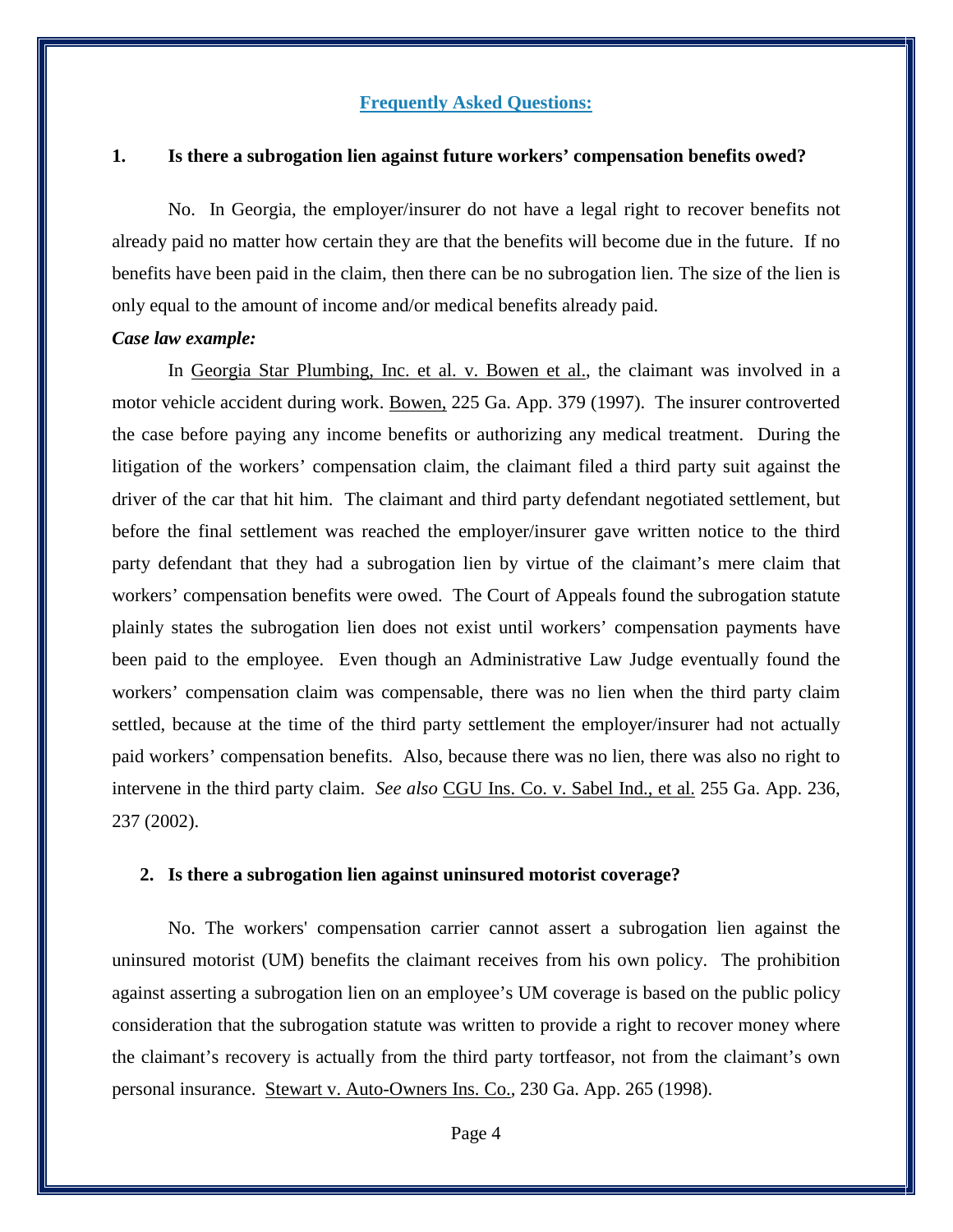## **3. Do I have a lien if benefits were initially paid but timely controverted?**

Yes, probably. There is a subrogation lien as long as workers' compensation benefits were actually paid and the claimant filed a personal injury claim against a third party. Payment of benefits would include payment of a no-liability workers' compensation settlement approved by the State Board because it is a workers' compensation settlement. However, because the wording of the subrogation statute states the employer/insurer shall have a subrogation lien if "the employer's liability under this chapter has been fully or partially paid" an attorney could argue that there is no lien from a controverted claim because a controverted claim means there is no accepted liability, but we would counter that payment was made nonetheless.

# **4. Do I have a subrogation lien if workers' compensation benefits were paid in a different state but the accident happened in Georgia and the third party claim was filed in Georgia?**

No. Georgia's subrogation statute extends only to workers' compensation benefits paid in Georgia, meaning there is no right to subrogation if workers' compensation benefits were not paid here. Also, even if there is a subrogation lien under the laws of the state where workers' compensation benefits were paid, Georgia courts will only apply the Georgia subrogation statute. This means that there is no right to recovery of a subrogation lien under Georgia law if benefits were paid elsewhere.

## *Case law example:*

In Tyson Foods, Inc. v. Craig et al., the Court of Appeals held that the employer had no right of subrogation in the claimant's Georgia third party claim when his workers' compensation benefits were paid under Texas law because the Georgia subrogation statute plainly states subrogation rights are limited to benefits paid under the Georgia Workers' Compensation Act. Craig, 266 Ga. App. 443 (2004). *See also* Johnson v. Comcar Ind., 252 Ga. App. 625, 626 (2001); Liberty Mutual Insurance Company v. Roark, 297 Ga. App. 612 (2009); Performance Food Group, Inc. v. Wiliams, 300 Ga. App. 831, 834 (2009) (holding there is no "inherent right" to subrogation in Georgia so the legislature's decision to limit the subrogation rights to benefits paid under Georgia law is not a violation of due process).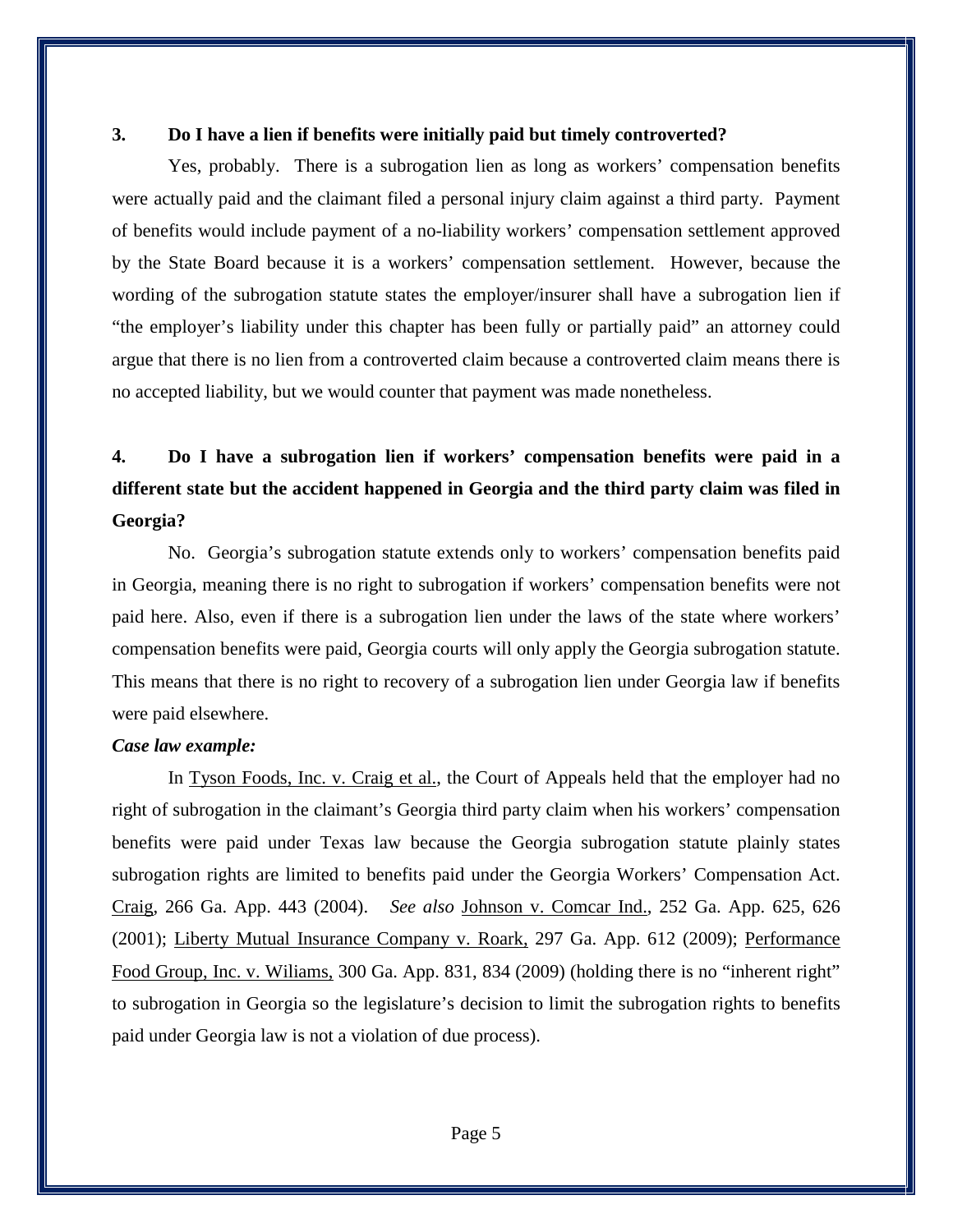# **5. Who is the lien against?**

The lien is against the money the employee recovers, unless the employee does not file his claim within one year of the date of accident, in which case the employer/insurer may file the lien against the third party defendant. The claimant has the exclusive right to file the claim for the first year.

The employer/insurer's claim for repayment of the subrogation lien from a third party tortfeasor (i.e. third party defendant) rather than the claimant arises solely by statute, which limits such claim to a situation where more than one year has passed since the date of accident and the employee has not filed a third party suit. Georgia Star Plumbing, Inc. et al. v. Bowen et al. 225 Ga. App. 379, 382 (1997).

# **6. Does the lien extend to a spouse's loss of consortium claim or awards for pain and suffering?**

No. The employer/insurer have no right to recover money the claimant's spouse is awarded in a loss of consortium claim. They also do not have the right to recover money the claimant is awarded for pain and suffering. The lien extends only to economic benefits because the workers' compensation system only compensates employees for economic damages.

## *Case law example:*

In CGU Ins. Co. v. Sabel Ind. Inc., the Court of Appeals found the employer/insurer had not met their burden of proving the claimant had been made whole in part because they did not submit evidence about which portion of the claimant's third party settlement was attributable to his spouse's loss of consortium claim, and the employer "could not enforce its lien against the settlement proceeds due" to the claimant's wife. 255 Ga. App. 236, 238 (2002).

# **7. Is there a lien on the estate's wrongful death claim?**

Yes. The employer/insurer do have a lien for death benefits paid and have the right to protect and enforce their lien in the estate's third party claim. Liberty Mut. Ins. Co. v. Johnson, 244 Ga.App. 338 (2000).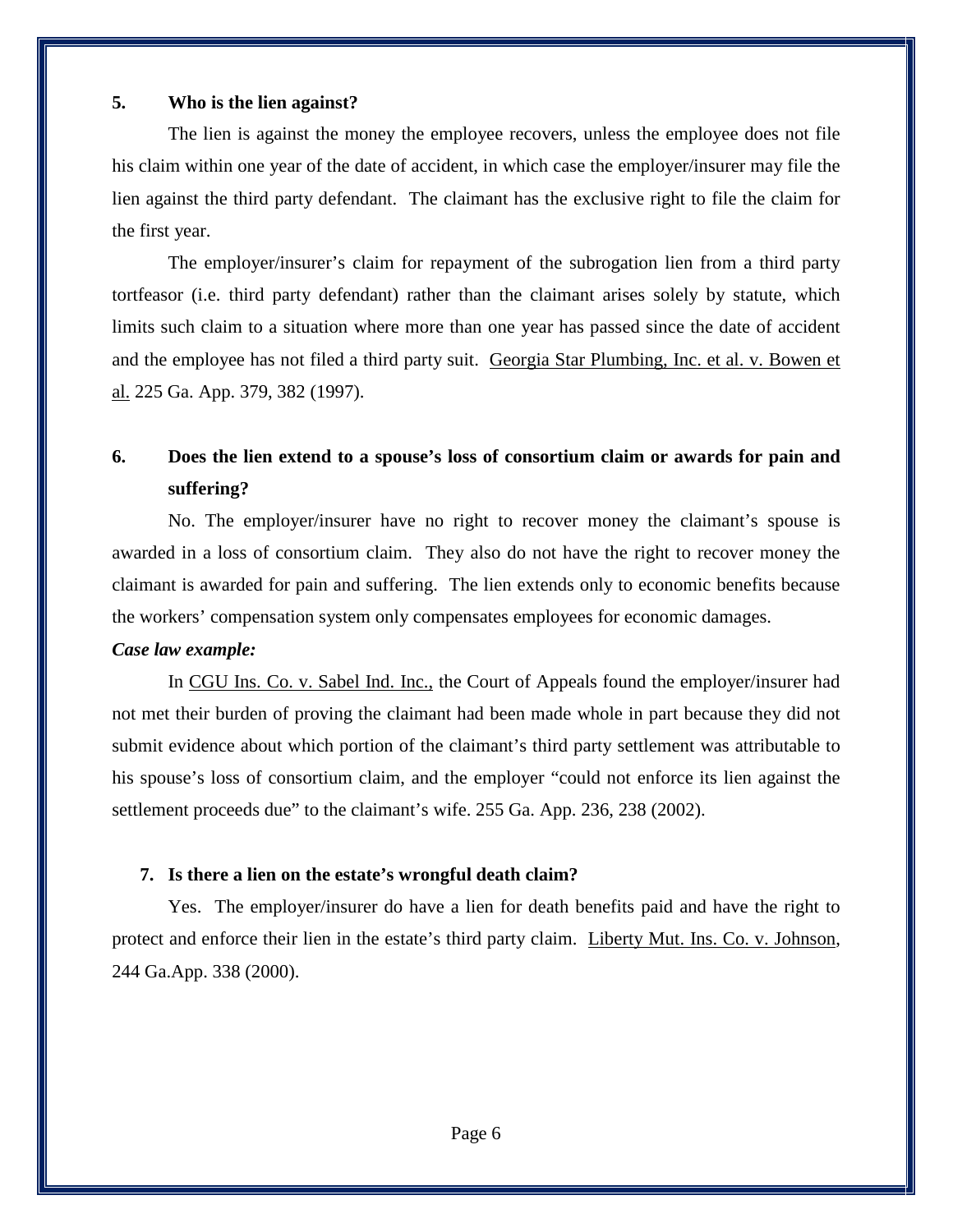# **Part Two: Is the Lien Worth Pursuing?**

Georgia places a heavy burden on the employer/insurer to prove their entitlement to recover on a subrogation lien. The standard for recovery in Georgia is often referred to as "made whole," or in other words, "fully and completely compensated." The made whole doctrine deters many employers and insurers from pursuing recovery of a subrogation lien in Georgia. However, there are multiple factors to consider when determining whether the lien is worth pursuing, and the burden of proof is only one of these factors. From a legal perspective, it is important to consider how the facts of the case will either hinder or advance the ability to prove the claimant has been made whole. These include the type of injury and the workers' compensation exposure in the claim. The cost of litigation, the defendant's ability to pay damages, and the relationship between the employer and the third party defendant weigh into the decision as well.

# *The Burden of Proving Made Whole*

Georgia's subrogation statute is written to protect the claimant. The claimant recovers first and the intervenor (the employer/insurer) recovers only after the claimant. But, the employer/insurer only recover if they first prove the claimant has been fully and completely compensated, taking into consideration both the benefits received under the Workers' Compensation Act and the amount of the recovery in the third-party claim, for all economic and noneconomic losses incurred as a result of the injury. In other words, the employer/insurer have two hurdles to cross to recover their lien: (1) they must prove the claimant has been fully and completely compensated by the amount of recovery from the third party claim plus the amount of workers' compensation benefits paid, and (2) they must show to the court which portion of the money paid to the claimant was for economic damages and which portion was for non-economic damages like pain and suffering. The employer/insurer cannot recover their lien against noneconomic damages. Therefore, if there is no evidence to show how much money was paid for what purpose, then the employer/insurer automatically fail to meet their burden.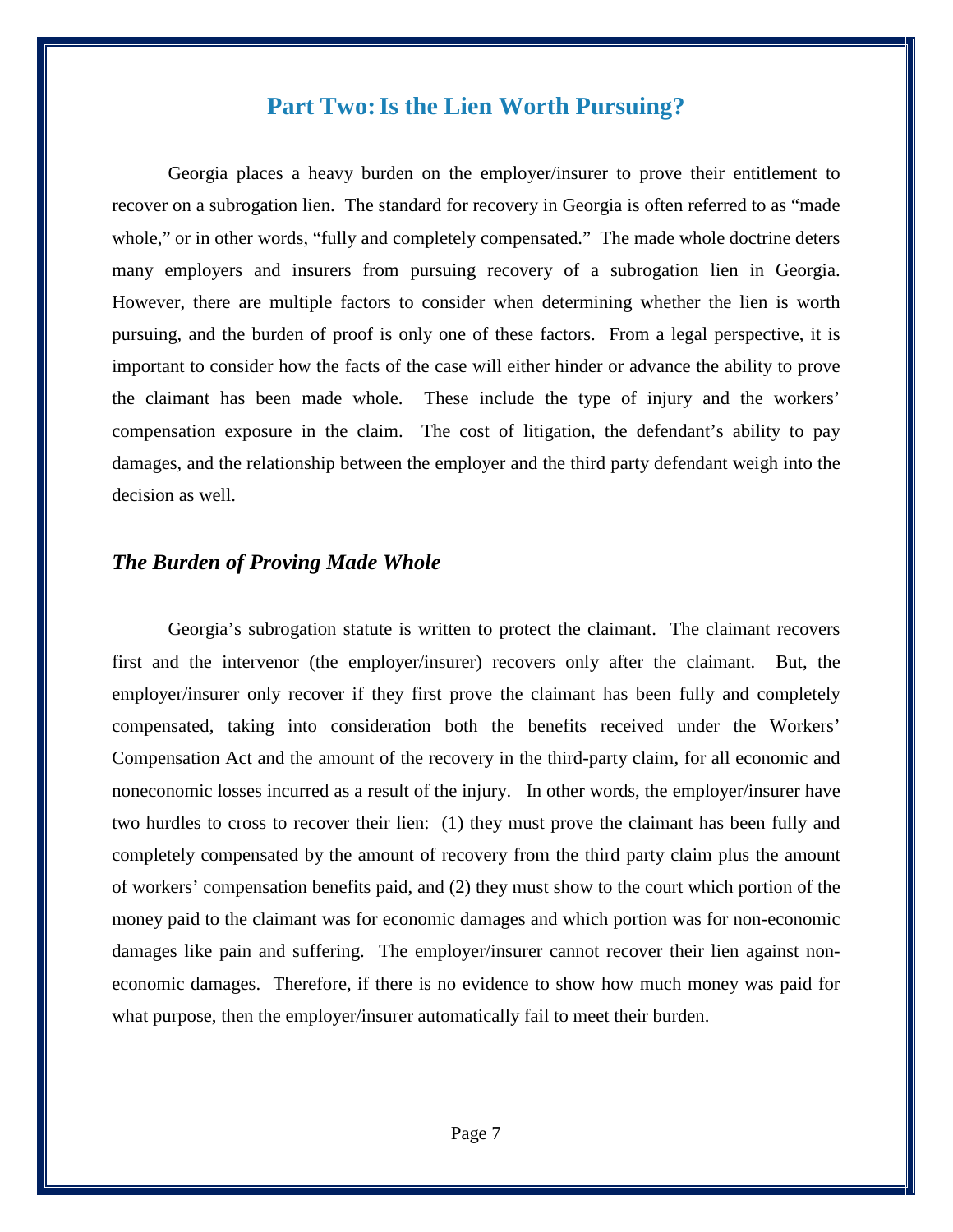There is no specific formula or exhaustive list of requirements to meet to prove made whole. The Georgia Workers' Compensation Act provides very little guidance to attorneys or the Court; the subrogation statute is intentionally quite vague. It is also difficult to show someone has been made whole, especially in cases involving a very serious injury or death. As a result 100% recovery of a subrogation lien in Georgia is unlikely to occur, but percentages are often paid by agreement.

# *When the lien might be worth pursuing despite the challenges of proving made whole:*

Knowing the challenges of recovery in Georgia, why bother to pursue recovery of the lien?

# **1. The workers' compensation claim is still open**

The subrogation lien can be used as leverage to put pressure on a difficult claimant to settle his workers' compensation claim, particularly if the employer/insurer are willing to waive the lien as part of the workers' compensation settlement. The annoyance of having to defend against the subrogation lien coupled with the promise the employer/insurer will waive the lien as part of settlement may be the incentive the claimant needs to finally make a settlement demand, or to give him the last push to settle the claim for a reasonable amount.

### **2. The amount of the lien is very large**

If the amount of the subrogation lien is high, then chances are the damages in the third party claim will be high as well. If the cost of litigating to recover the lien is less than the amount of potential recovery, even if the anticipated recovery is only a percentage of the total paid, then it makes sense to pursue recovery of the subrogation lien.

# **3. The injury is of a nature that the claimant could be "made whole" by a sum of money**

The type of injury the claimant sustained should be a consideration when deciding whether to pursue recovery of the lien. If the workers' compensation accident resulted in a death or the loss of of a body part then it will be much more difficult to prove the claimant has been made whole, because arguably no amount of money will make the claimant whole.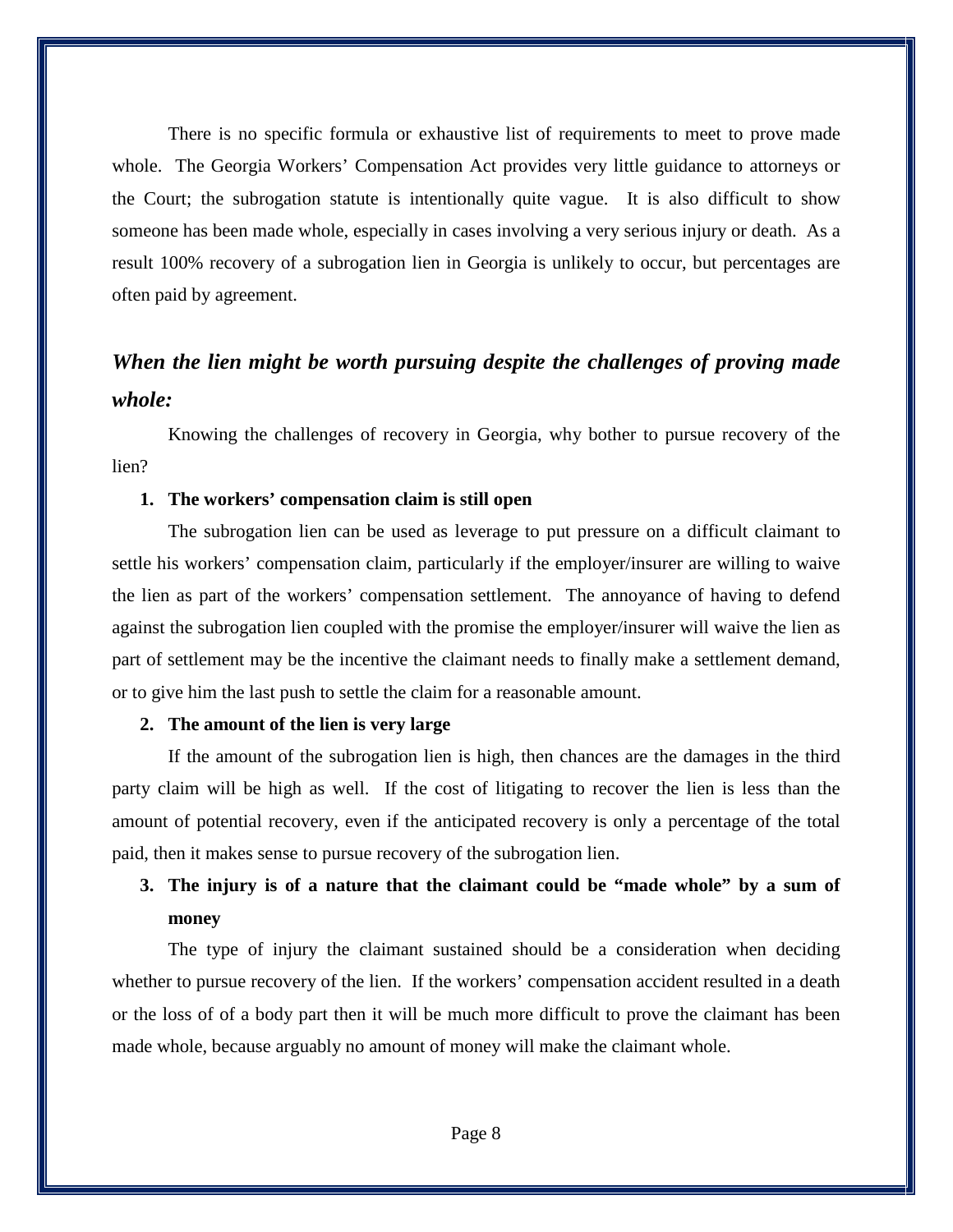On the other hand, repairable injuries, such as a torn meniscus, broken bone, or torn rotator cuff are of a nature that can arguably be made whole by a sum of money, in part because the higher damages are more likely to be economic damages and not pain and suffering. Higher economic damages are also advantageous for the employer/insurer, who can only recover their lien from economic damages.

# *When the lien might not be worth pursuing:*

# **1. The lien is small**

Litigation is time consuming and can be costly. If the value of the lien is low, pursuing recovery may not be worth the cost, since the cost of litigation may end up being more than the amount of the lien itself.

# **2. The injury is so severe that no amount of money would conceivably make the claimant whole**

As noted above, if the cost of pursuing the lien will be less than the amount potentially recovered, it is reasonable to pursue recovery of the lien. However, also consider that if the workers' compensation lien is very large then the claimant likely experienced the type of injury that would make it difficult to show he or she has been made whole.

## **3. The workers' compensation claim is closed**

Oftentimes in Georgia, the lien is used as leverage to settle the workers' compensation claim by offering, at the appropriate time, waiver of the lien as part of the consideration for settlement. When the workers' compensation claim is already closed, the claimant has less incentive to negotiate the subrogation lien, particularly when the claimant's attorney is aware of the challenges an intervenor can have in proving made whole.

#### **4. The defendant does not have deep pockets**

The defendant's ability to pay damages is a consideration. The less money the defendant has from which to pay, the less likely the claimant will have a large recovery, and the less likely the employer/insurer are to get a piece of the pie. The defendant's ability to pay is a particular concern where the defendant is an individual, such as in a motor vehicle accident, because the defendant may not have insurance (and Georgia does not allow lien recovery against uninsured motorist benefits) or may have a minimum coverage plan of 25/50/25 that often will not provide enough coverage for there to be a reasonable argument the claimant was made whole even if the policy limits are paid.

Page 9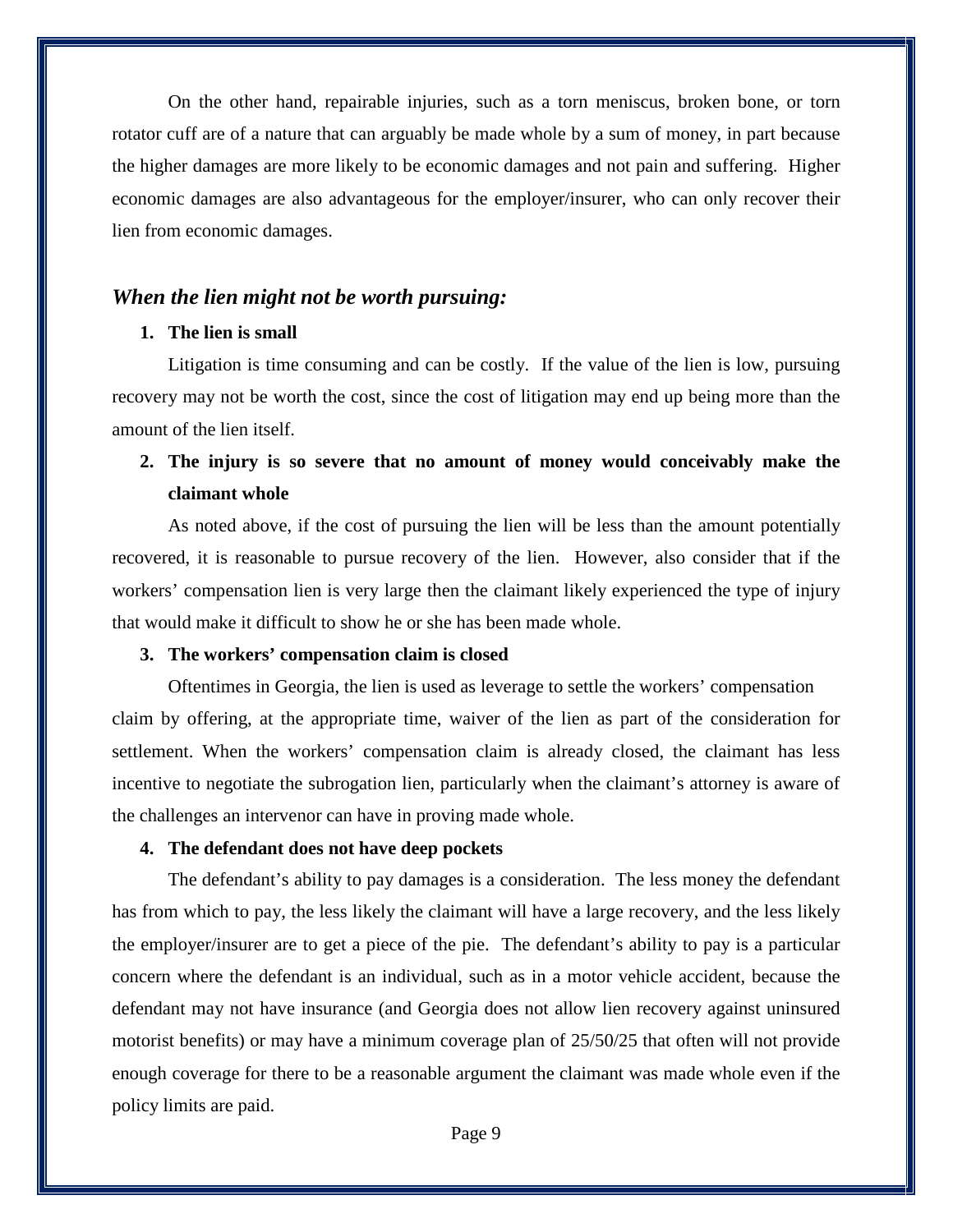# **5. The relationship between the employer and third party defendant**

On occasion, the employer and third party defendant have a business or contractual relationship. A relationship between the employer and the third party defendant should be a consideration when deciding whether to pursue recovery of the lien. A common type of contractual relationship that is relevant to the subrogation lien is an indemnification agreement between the employer and the third party defendant. If the employer has agreed to indemnify the third party defendant, then the employer is effectively suing itself if it files a motion to intervene. Even if there is no contractual relationship, the employer may decide that pursuing lien recovery would harm its business relationship with a third party defendant, such as when equipment used by the employer is serviced by another company with which the employer regularly does business.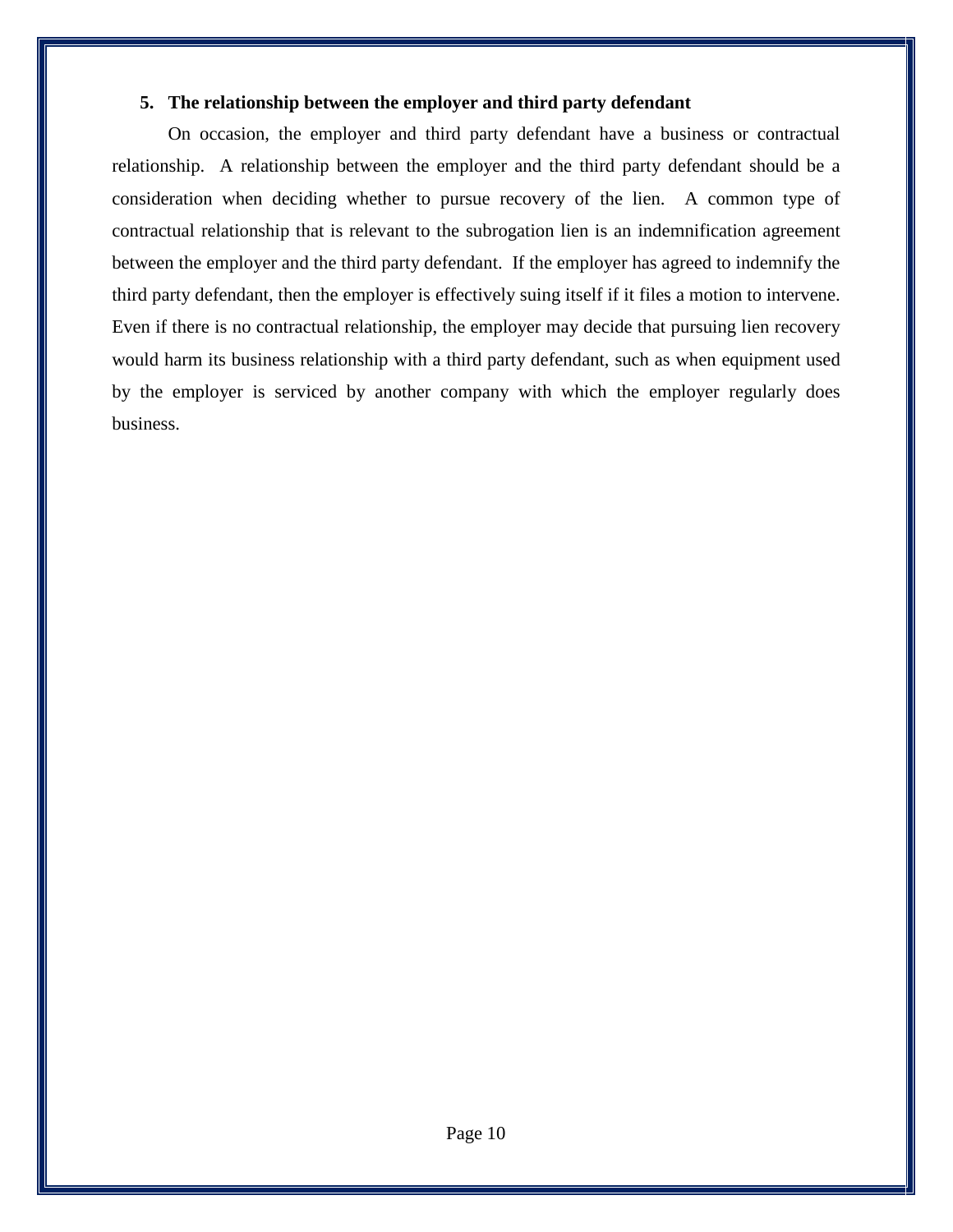# **Part Three: How to protect the lien**

# *Notice of Lien Letter vs. Motion to Intervene*

## **Notice of Lien letter:**

A notice of lien letter is not in and of itself enforceable in Georgia. However, if a lawsuit has not been filed in the third party claim then a notice of lien letter is the only way to put the other parties on notice of the lien and to bestow on them some obligation to communicate with you about the status of the case. For a sample notice of lien letter, please see Appendix 2.

When there is actual litigation, putting the claimant on notice of a lien with a letter does not sufficiently protect the lien in Georgia, although there is case law suggesting once a claimant and third party defendant receive a lien letter they are prohibited from reaching a settlement in the third party claim without providing notice of the settlement to the employer/insurer. This does not mean they cannot proceed with settlement and cut the employer/insurer out, but they cannot do so without providing notice.

#### **Motion to Intervene:**

A motion to intervene is a legal pleading filed with the same court where the third party claim is filed. The motion to intervene is filed by the proposed intervenor (the workers' compensation employer and/or insurer). The motion asks the court to grant the intervenor status as a party to the claim. The Georgia Workers' Compensation Act gives the workers' compensation employer/insurer who paid workers' compensation benefits the unequivocal right to intervene in the employee's third party lawsuit when the suit arises from the same cause of action as the work accident and they have paid workers' compensation benefits for the cause of action at issue in the third party claim. The employer/insurer also have the right to intervene based on the provisions of the Georgia Civil Practice Act, which permits intervention when the intervenor's interests are not adequately protected by the other parties. In a third party claim, the intervenor's interest in recovering money for workers' compensation benefits paid is not protected by the claimant, who is out to recover as much money as possible for himself, or by the defendant whose goal is to avoid paying any damages.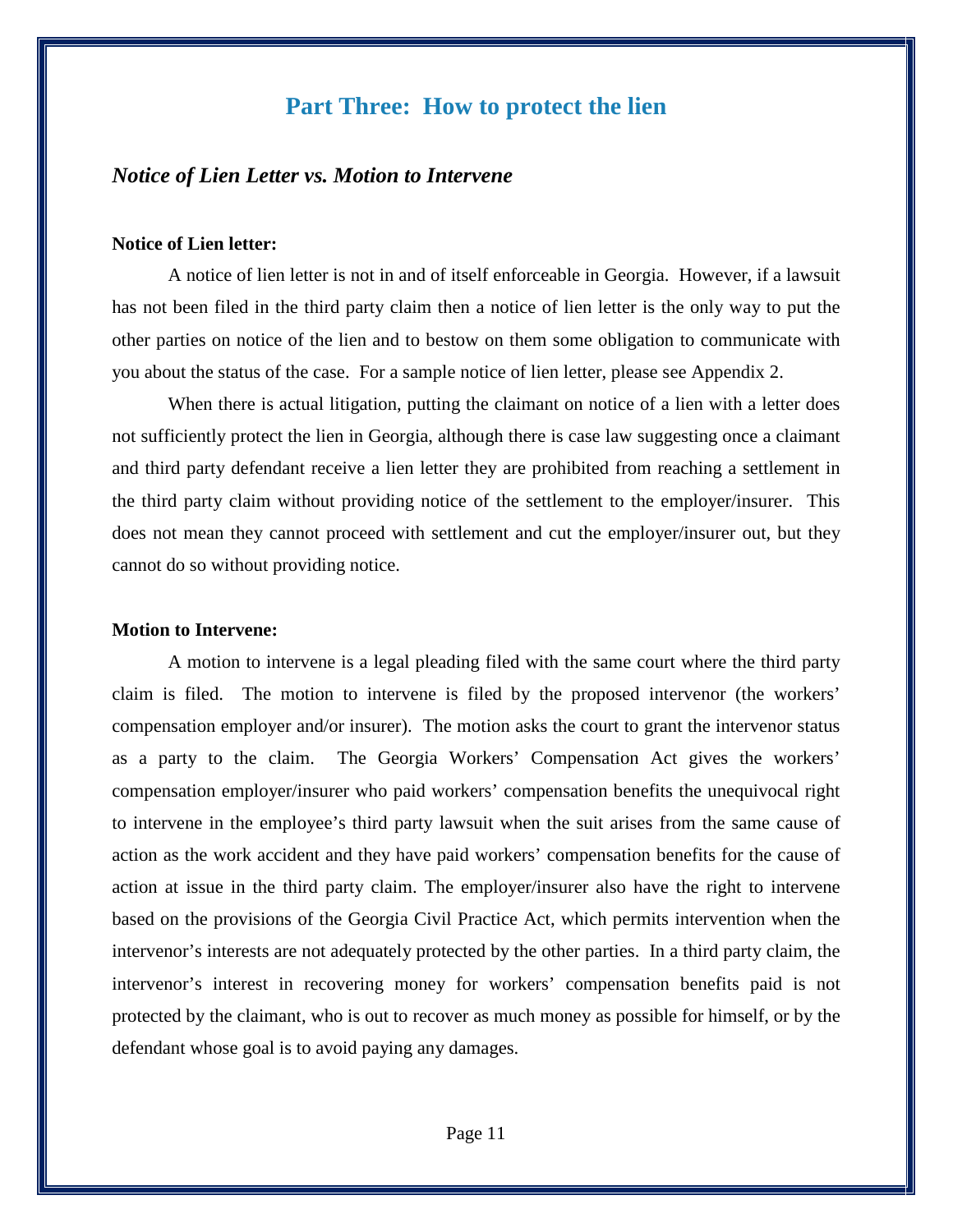# *Difference Between Year 1 and Year 2*

## **Protecting the lien during the first year after the date of accident:**

Only the claimant has the right to file a lawsuit against the third party tortfeasor during the first year after the date of injury. If the claimant files a personal injury claim against the third party, then the employer/insurer must intervene in the lawsuit by filing a motion to intervene. If a motion to intervene is not filed (and granted by the court) then there is no avenue to recover the lien. Legal intervention in the third party claim by filing a motion to intervene is the only way to protect the lien.

On occasion, either the claimant or the defendant will file an objection to the motion. However, the court is required to grant the motion over any objection as long as the employer/insurer have paid workers' compensation benefits, because the right to intervene is guaranteed by statute. Sometimes the court may sever the claim after granting intervention. Severing creates two separate cases and will make it more difficult for the employer/insurer to conduct discovery and tender the evidence necessary to prove made whole.

### **Protecting the lien during the second year after the date of accident:**

If the employee does not file a lawsuit against the third party tortfeasor in the first year after the date of accident, then in the second year the employer/insurer have the option of filing suit on the employee's behalf. If the employer/insurer file the suit they have the option of asserting the claim either in their own name for the purpose of recovering the lien, or on behalf of the claimant by filing the personal injury claim. If a lawsuit is not filed by either the claimant or the employer/insurer within two years, then the right to file the claim will be lost because it is time-barred by the personal injury statute of limitations.

### **Protecting the lien before a lawsuit is filed:**

Protecting the lien becomes more difficult when there is no litigation pending in the third party claim. If the claimant and third party defendant are negotiating settlement, but no lawsuit has been filed, then the employer/insurer should still provide written notice of the lien.

Once a claim exists in court, the employer/insurer can file their motion to intervene. However, if the settlement does not break down how much money is being paid for what purpose, it is more difficult for the employer/insurer to recover their lien because they cannot show how much of the settlement was for economic damages and how much was for noneconomic damages.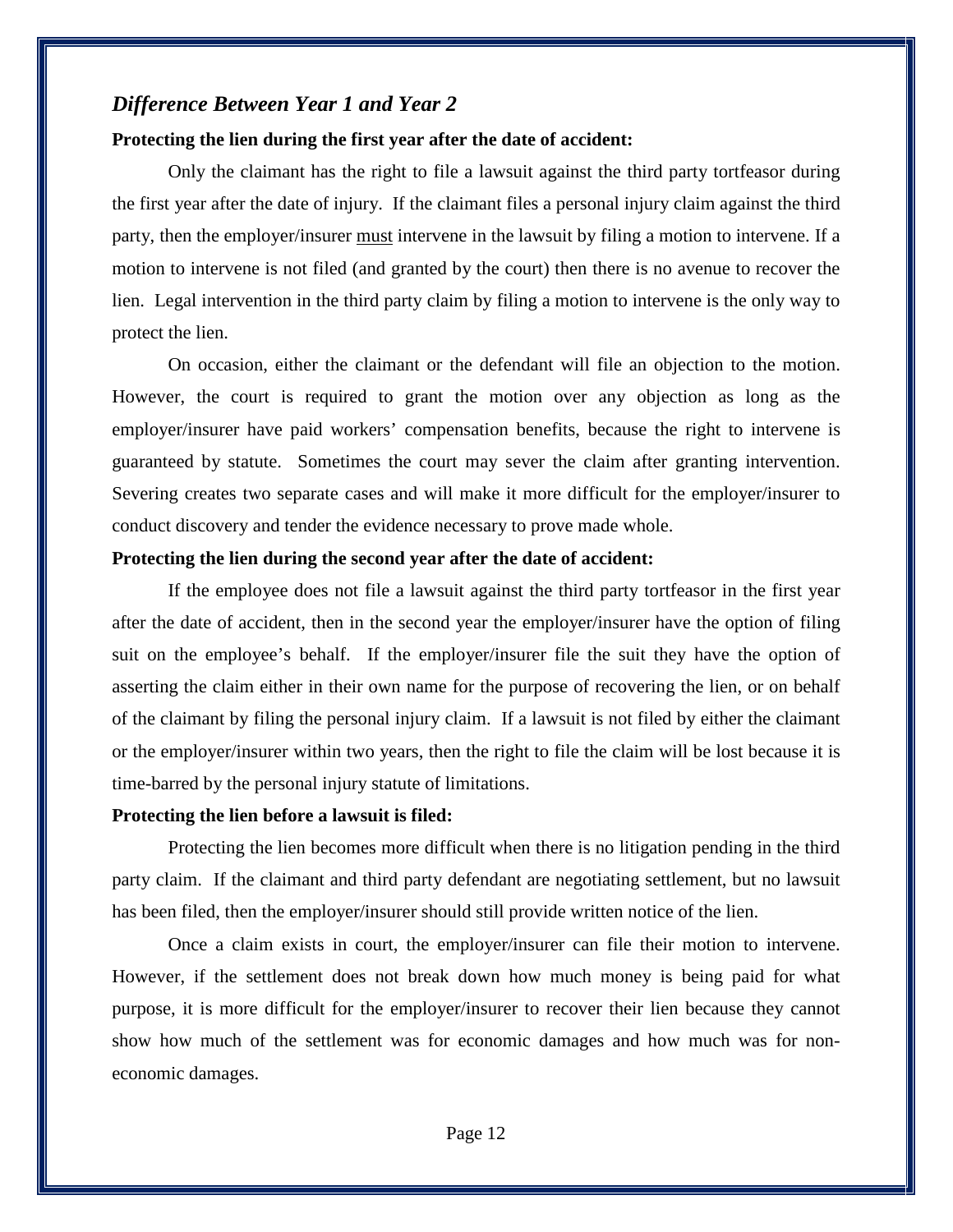# **Part Four: Litigation of the Third Party Claim and the Subrogation Claim**

# *The discovery process*

Once the motion to intervene is granted, the employer/insurer become an official party to the litigation. Their discovery rights are the same as the other parties' rights, which include the right to take depositions and serve written discovery.

Discovery should focus on gathering evidence that will help prove the claimant has been made whole. The claimant's lost wages and medical expenses (both out of pocket and covered) are relevant to proving made whole. In one case, the Georgia Court of Appeals found the employer was entitled to enforce its subrogation lien against the medical expenses awarded to the claimant in the third party claim because there was nothing in the record that indicated the claimant had any outstanding medical or other claims or obligations:

> A review of the record in this matter shows that Thomas admits that the medical benefits paid under his workers' compensation claim are at least \$60,030.37. The jury awarded Thomas the sum of \$25,000 for medical expenses. There is nothing in the record which indicates that Thomas has any outstanding medical or other claims or obligations which should be considered in determining whether or not he has been fully compensated. We conclude, therefore, that Thomas has been fully compensated for his medical expenses. North Brothers therefore has a right to enforce its subrogation lien, but only as to sums in excess of the amount required to fully and completely compensate Thomas. North Bros. Co. v Thomas, 236 Ga.App. 839, 841 (1999).

Just like any other litigated case, the discovery process in a subrogation claim will take time and money. Consider the type of evidence that will help the judge find the claimant has been made whole for all present and future economic and noneconomic losses. Often, the discovery conducted by the other parties will be relevant to the subrogation lien. The extent to which the intervenor conducts its own discovery is case-specific. In some instances the intervenor will not need or want to conduct its own discovery, but instead will gather the information it needs from other parties' discovery.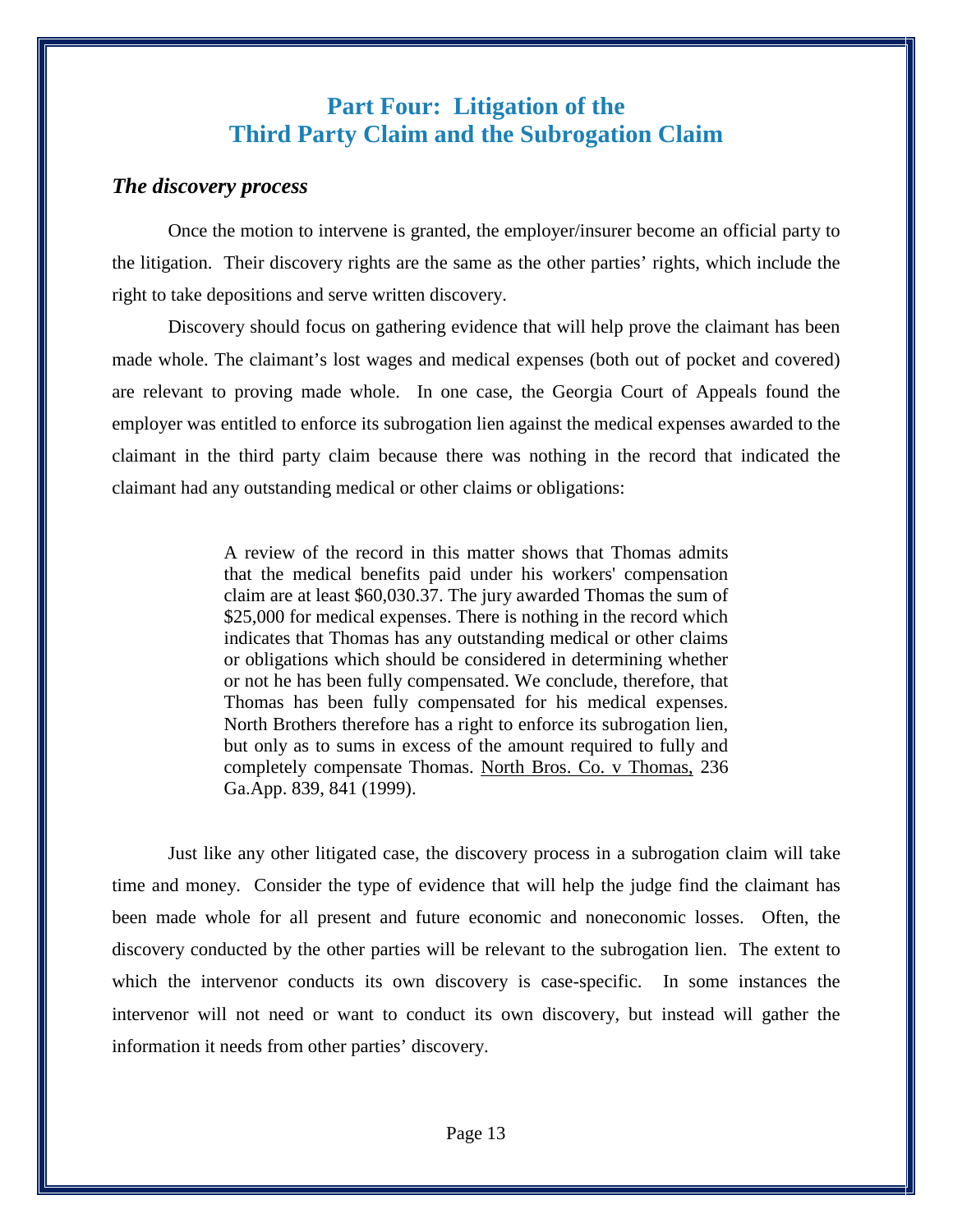However, this certainly does not mean the intervenor should take a back seat during discovery. The other parties tend to take an "out of sight out of mind" approach. Thus, it is extremely important for the intervenor to be visible during discovery. The intervenor should attend any depositions that are relevant to the lien and should contact both sides periodically to check in about developments in the claim. It is also be appropriate to attend motions hearings related to discovery, and attendance at pre-trial motions hearings is absolutely necessary.

# *Trial tactics*

At a minimum, the intervenor must request a special jury verdict form at the close of the trial. The special jury verdict form forces the jury to break down how much money it is awarding for each type of damage claimed. The jury verdict form and jury instructions may also ask the jury to determine whether the amount they award makes the claimant whole. However, the final determination of whether the claimant has been made whole is solely the decision of the trial court judge. Without a special jury verdict form, the judge has no way to determine what portion of the award is for economic damages. Recovery of the lien is then impossible, even if the total award plus workers' compensation benefits paid would make the claimant whole, because the employer/insurer can only recover their lien from economic damages.

In almost all cases, the employer/insurer will want to present evidence at trial to show the claimant has minimal future damages and has been made whole by the jury award. More likely than not, the intervenor's case will be tried after the liability and damages portion of the case is tried and decided. This is called bifurcation.

The testimony presented needs to be "something more reliable than speculation." Expert witness testimony from a certified rehabilitation registered nurse and rehabilitation consultant can provide testimony concerning the claimant's future medical and vocational needs, including the cost of such needs. A vocational expert who is familiar with the labor market particular to the claimant may provide testimony about the employability of the claimant in order to provide evidence of limited future economic damages. Testimony from physicians as to the type and amount of future medical procedures that will be prescribed is relevant to showing the amount of damages that would cover future medical care. Physician testimony may also be relevant to employability factors. In addition, the workers' compensation insurance adjuster may provide helpful testimony concerning benefits already paid to the claimant. Even if the adjuster does not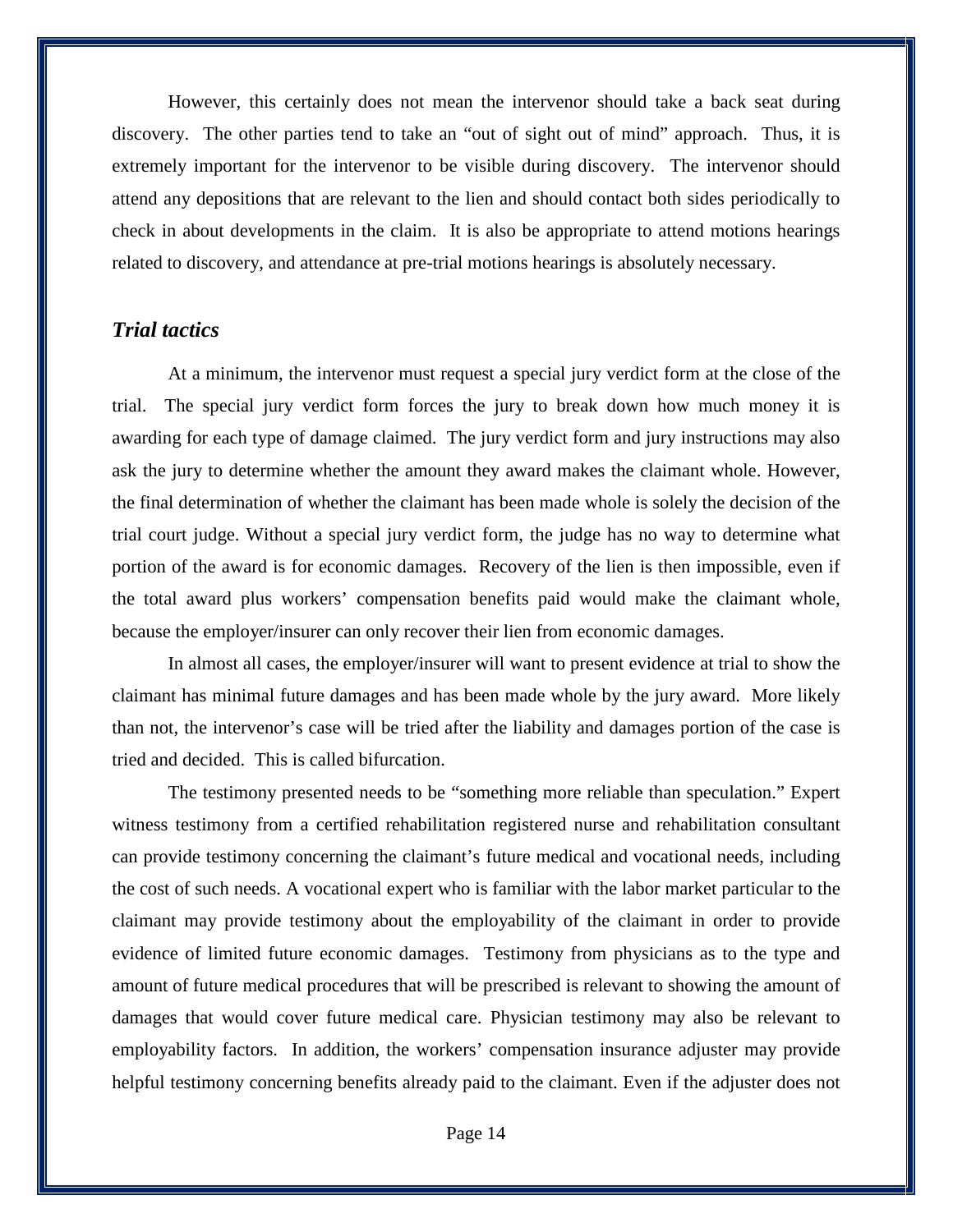testify, his or her presence in court may influence the judge to more carefully consider whether the employer/insurer have proven made whole.

# *Overcoming Hurdles on Appeal*

After the intervenors present their case in a bench trial before the judge on the issue of made whole, the other parties can move for an involuntary dismissal, which if granted would dissolve the lien. The dismissal will be granted if the judge decides the intervenor has not carried its burden of proving made whole by showing the claimant was fully and completely compensated.

The judge alone determines whether the claimant has been fully and completely compensated. In other words, the judge plays the role of both judge and jury by making both the legal and factual determinations. The judge's findings will not be overturned if there is any evidence to support them. O.C.G.A. § 9-11-41(b). *See* Liberty Mutual Ins. Co. v. Johnson, 244 Ga.App. 338, 340 (2000), holding in part, "because there was some testimony that the settlement amount plus the workers' compensation benefits did not fully and completely compensate plaintiffs, we will not disturb the court's factual determination to that effect." *See also* Tate v. State, 264 Ga. 53, 54 (1994) (when the judge sits as the trier of fact, his factual findings should not be disturbed if there is any evidence to support them).

The Court of Appeals will not overrule the trial court judge's ruling on made whole if the only basis for the appeal is error in the factual findings. However, it may be appropriate to appeal if there is reasonable support to show the judge made a legal error.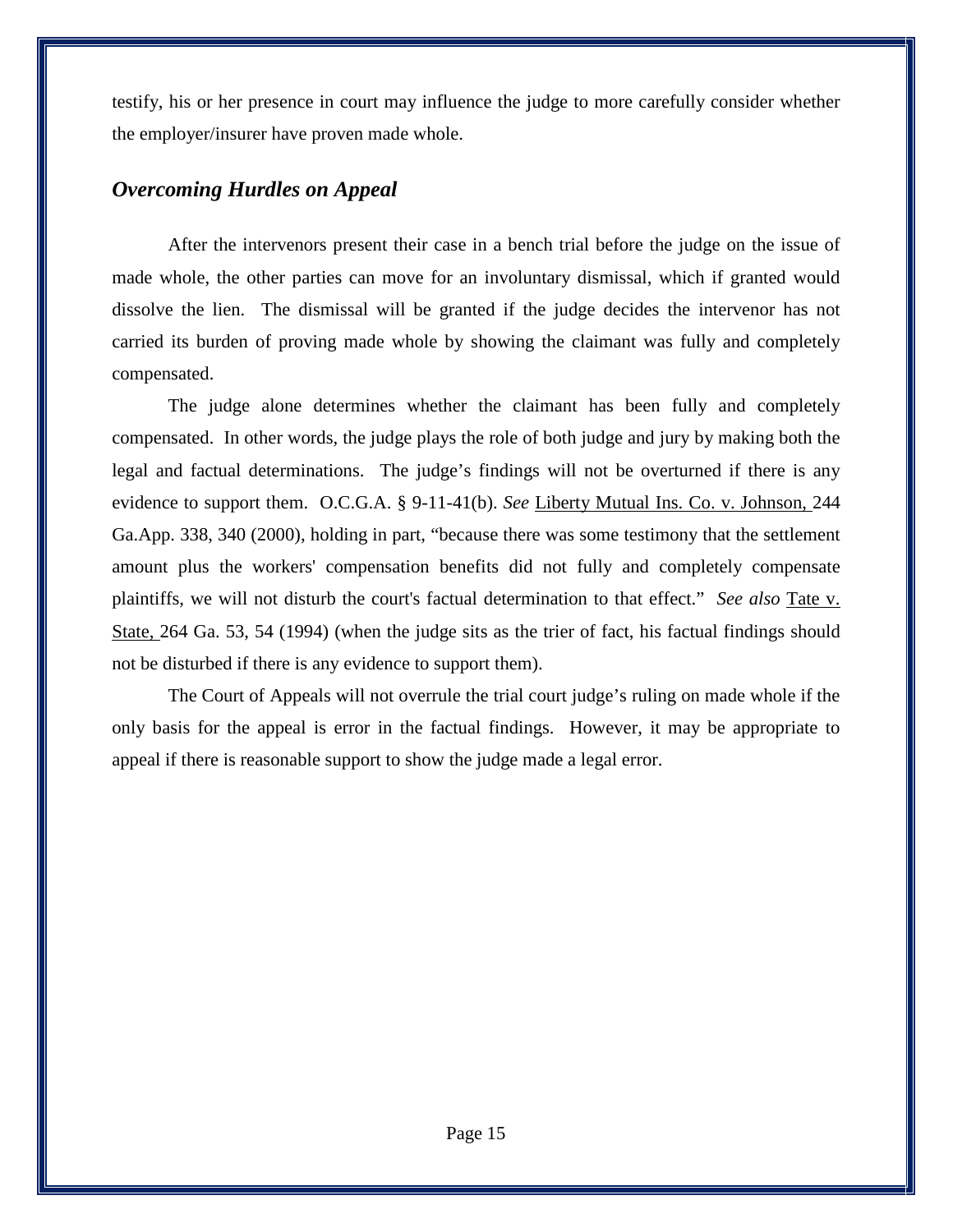# **Part Five: Settlement Strategies**

# *At what point?*

Due to the challenges the intervenor can face in Georgia, it is never too early to begin working to reach a settlement with the other parties in any third party claim. It is certainly appropriate to begin to negotiate settlement once you know the policy limits in the third party case.

The other parties may view the intervenor as a nuisance. Sometimes this can be used to the intervenor's advantage, because by coming to an agreement on the terms of the lien recovery, the intervenor steps out of the way, allowing the claimant to refocus his efforts on the third party claim alone.

# *Use of a ladder agreement*

Reaching a ladder agreement with the claimant is usually the most effective way for the intervenor to resolve the lien and have a reasonable chance of recovery. The ladder agreement lays out how much of the lien will be recovered based on the amount of the settlement or jury verdict award in the third party claim. For instance, a sample ladder agreement may state:

| <b>Net Award/Settlement Amount</b> | <b>Amount of Recovery</b> |
|------------------------------------|---------------------------|
| \$30,000 or less                   | No Recovery               |
| $$30,000.01 - $50,000$             | 10\% of the lien          |
| $$50,000.01 - $75,000$             | 20% of the lien           |
| Over \$75,000                      | 50% of the lien           |

The ladder agreement is advantageous to the intervenor because recovery is not contingent on first proving made whole, and the employer/insurer do not have the expense of trial preparation since the lien is resolved. However, the ladder agreement leaves open the risk that the parties will settle the third party case and fund the settlement in a way not contemplated by the ladder agreement, such as by placing the bulk of the settlement on a spouse's loss of consortium claim, resulting in the parties still effectively settling out from under the insurer. Vigilance is still necessary, therefore, even with the issue primarily resolved by a ladder agreement.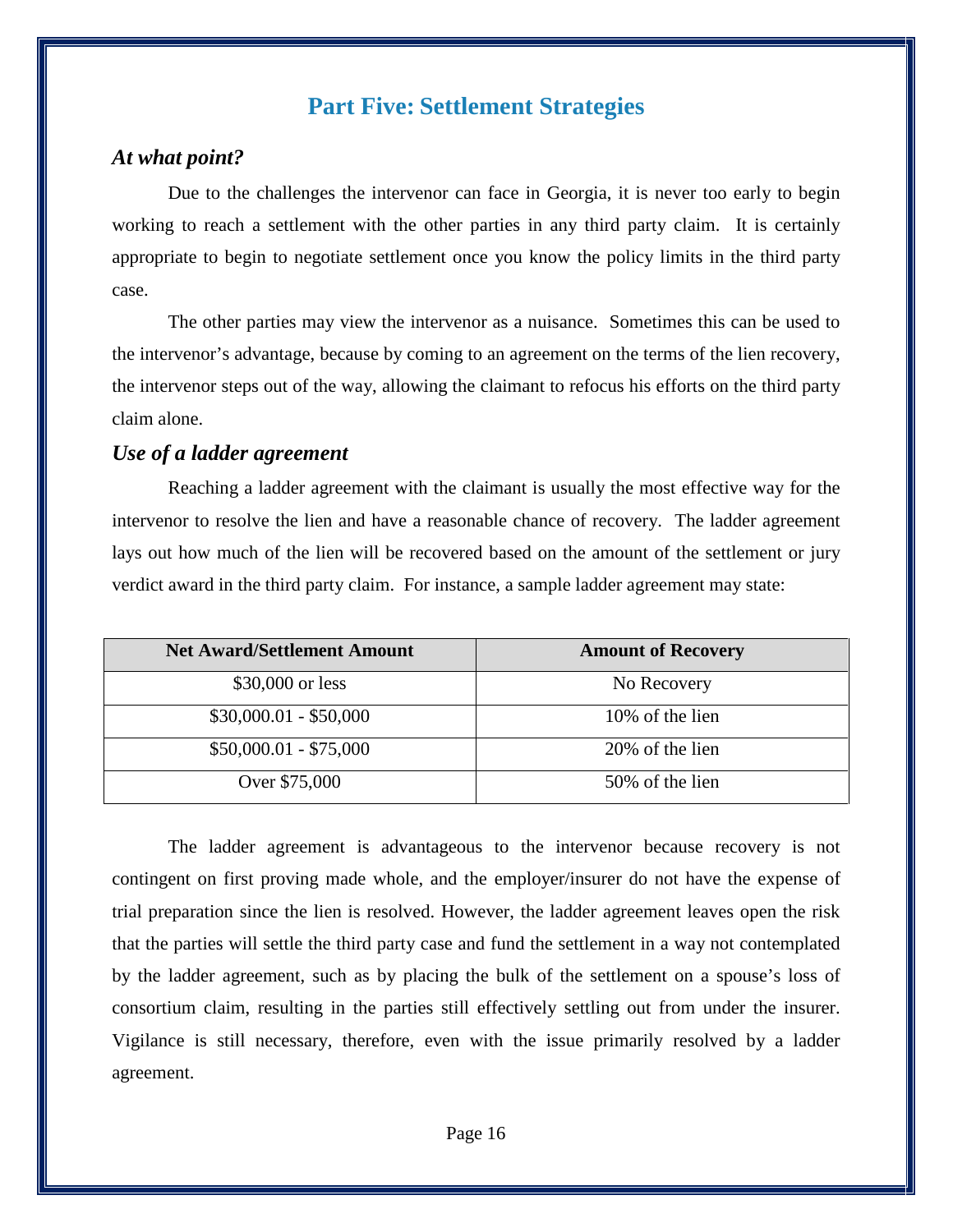# *Negotiation at Mediation*

If the third parties are negotiating settlement, the employer/insurer should take part in any settlement mediation that occurs. The claimant and defendant may try to exclude the employer/insurer from mediation, but the employer/insurer have a legal right to attend any mediation once the motion to intervene is granted. Even if the parties settle out from under the employer/insurer, the employer/insurer can try to delay settlement by filing an objection in court and requesting a hearing on the issue of "made whole." Attending mediation is important in order to stay up to date on the litigation in the third party claim.

# *Use of the lien as leverage to settle the workers' compensation claim*

In Georgia, full recovery of the lien is often unlikely. Therefore, one of the most common ways to use the lien is as leverage to settle the workers' compensation claim. The lien provides leverage if waiver of the lien is offered in exchange for settling the workers' compensation claim. Waiver of the lien is enticing to the claimant and his/her attorney because the intervenor is generally viewed as an annoyance and stands to complicate the resolution of the third party claim.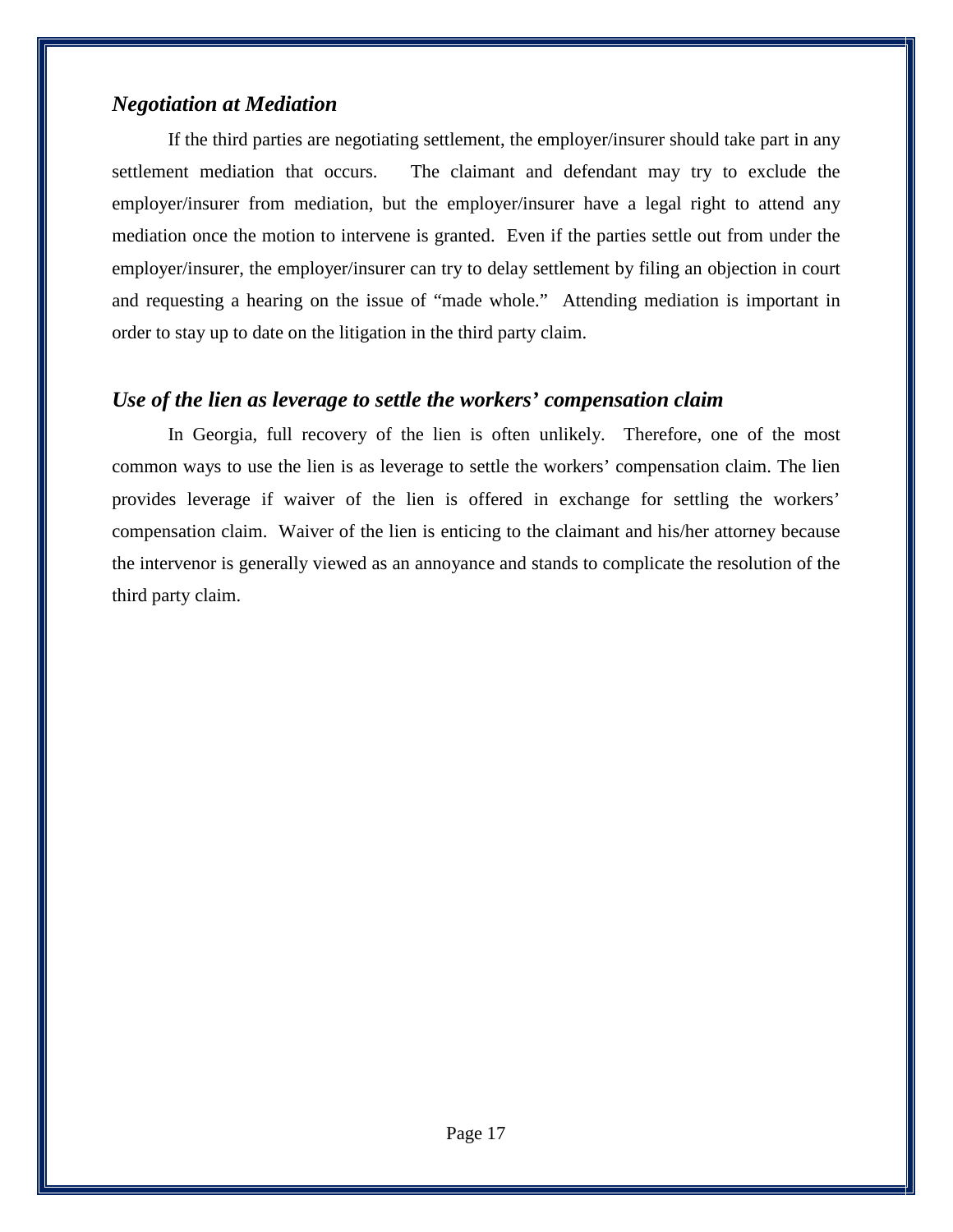## **Appendix 1**

## **O.C.G.A. § 34-9-11.1**

(a) When the injury or death for which compensation is payable under this chapter is caused under circumstances creating a legal liability against some person other than the employer, the injured employee or those to whom such employee's right of action survives at law may pursue the remedy by proper action in a court of competent jurisdiction against such other persons, except as precluded by Code Section 34-9-11 or otherwise.

(b) In the event an employee has a right of action against such other person as contemplated in subsection (a) of this Code section and the employer's liability under this chapter has been fully or partially paid, then the employer or such employer's insurer shall have a subrogation lien, not to exceed the actual amount of compensation paid pursuant to this chapter, against such recovery. The employer or insurer may intervene in any action to protect and enforce such lien. However, the employer's or insurer's recovery under this Code section shall be limited to the recovery of the amount of disability benefits, death benefits, and medical expenses paid under this chapter and shall only be recoverable if the injured employee has been fully and completely compensated, taking into consideration both the benefits received under this chapter and the amount of the recovery in the third-party claim, for all economic and noneconomic losses incurred as a result of the injury.

(c) Such action against such other person by the employee must be instituted in all cases within the applicable statute of limitations. If such action is not brought by the employee within one year after the date of injury, then the employer or such employer's insurer may but is not required to assert the employee's cause of action in tort, either in its own name or in the name of the employee. The employer or its insurer shall immediately notify the employee of its assertion of such cause of action, and the employee shall have a right to intervene. If after one year from the date of injury the employee asserts his or her cause of action in tort, then the employee shall immediately notify the employer or its insurer of his or her assertion of such cause of action, and the employer or its insurer shall have a right to intervene. In any case, if the employer or insurer recovers more than the extent of its lien, then the amount in excess thereof shall be paid over to the employee. For purposes of this subsection only, "employee" shall include not only the injured employee but also those persons in whom the cause of action in tort rests or survives for injuries to such employee.

(d) In the event of a recovery from such other person by the injured employee or those to whom such employee's right of action survives by judgment, settlement, or otherwise, the attorney representing such injured employee or those to whom such employee's right of action survives shall be entitled to a reasonable fee for services; provided, however, that if the employer or insurer has engaged another attorney to represent the employer or insurer in effecting recovery against such other person, then a court of competent jurisdiction shall upon application apportion the reasonable fee between the attorney for the injured employee and the attorney for the employer or insurer in proportion to services rendered. The provisions of Code Sections 15-19-14 and 15-19-15 shall apply.

(e) It is the express intent of the General Assembly that the provisions of subsection (c) of this Code section be applied not only prospectively but also retroactively to injuries occurring on or after July 1, 1992.